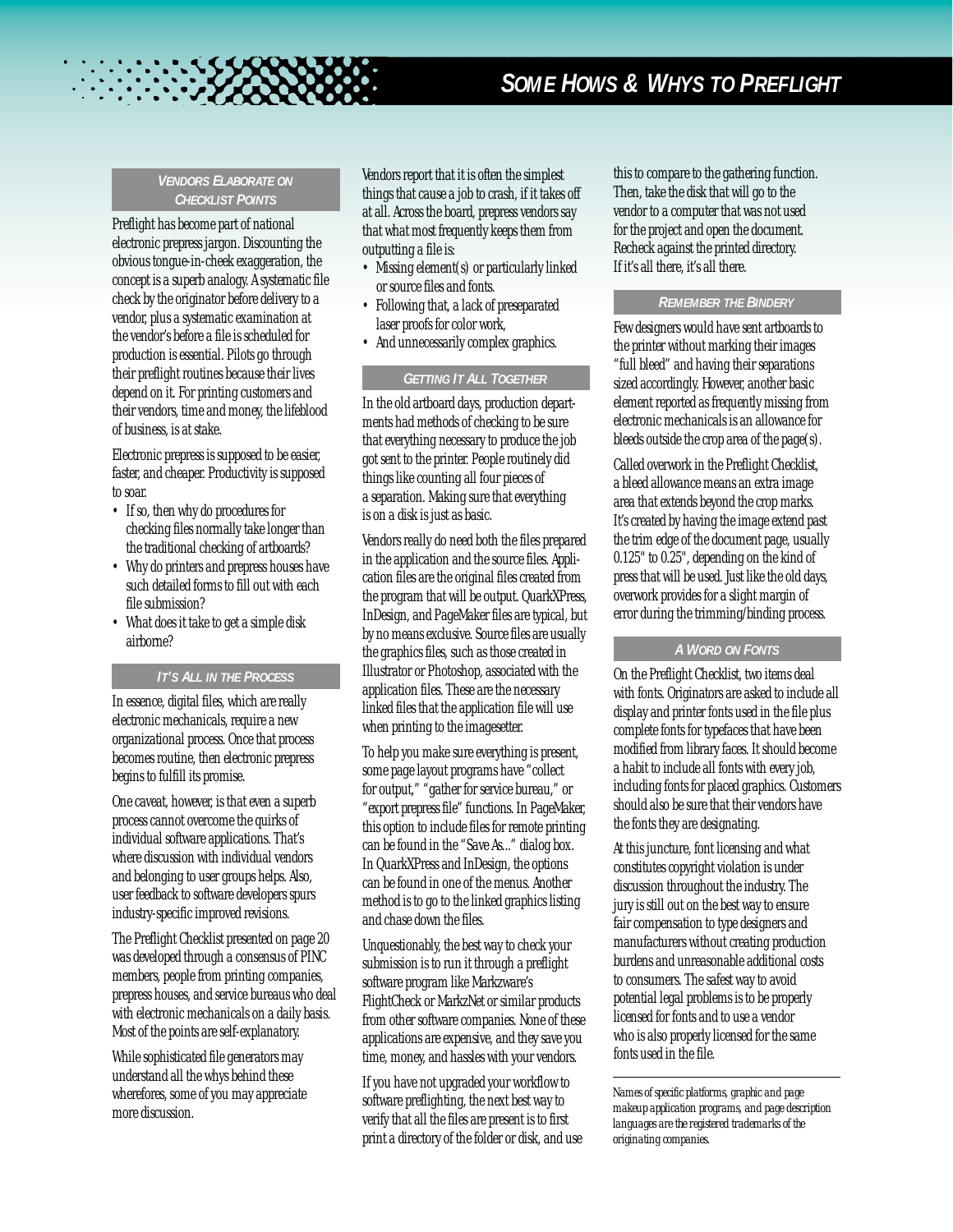## *TOO MUCH OF A GOOD THING*

Ironically, vendors also sound a minor note about making sure that everything is included on the file: that is, extraneous files should be removed from the transporting media. Prepress service users, it seems, habitually submit high-capacity media with outdated working files or a lot of older files that don't need to be output. Obviously, this can cause needless confusion plus delays in locating specific files for output.

Compare this to bygone days. Certainly, frugal designers reused artboards, but they always carefully removed old art; nor would designers have dreamed of including preliminary sketches with the final illustration. If for economic or housekeeping reasons, you have to leave old material on media, then be sure that the vendor has a clear listing of the files to be output.

# *AREN'T PROOFS MADE AT THE VENDOR'S?*

Prepress proofs, that is, interim proofs, bluelines, and contract proofs, are purchased from the vendor and are as much a part of the normal workflow in print production as they ever were. Today, however, a large majority of prepress vendors require at least a marked-up composite laser proof of a file

before accepting it for output. And, to be useful, this proof must be the final version of the file.

Remember, this is the only way to obtain a visual guideline as to what you expect. Bringing a project up on a monitor does not provide the necessary technical information.

In addition, printing out a laser proof from a PostScript laser printer is a basic step in internal quality control for the originator. If a file will not print on a laser printer, it's highly unlikely that it can be RIPped and output to an imagesetter.

Originators who do not have access to a PostScript laser printer should schedule time to purchase laser proofs and make any necessary alterations to the file(s) before their final deadline for project submission.

In multicolored work, whether it's spot color or process color, preseparated laser proofs are vital as well. Color separated laser proofs accurately show what colors are going to print and what elements are going to print on which plate.

Designers may inadvertently place an object on the wrong color layer and won't know it unless they create separations and see that it is missing. Color photos that are not saved correctly will only print on the black layer, and this will not be evident on a composite proof. Of course, since the large majority of

preseparated laser proofs are black and white, originators should indicate the appropriate color on each separation.

Frequently, a file without proofs arrives at a vendor's and prints more than the number of colors designated. One PINC member tells about receiving a two-color job that would have printed as 42 colors if he had not edited it. Unfortunately, horror stories like this are common, and costly.

#### *NOT QUITE HOME FREE*

While laser proofs that are marked with instructions for the vendor are good indicators that a file will RIP, they are not the last word. For example, under the headline caution "Some things that don't always appear as they seem," the Preflight Checklist notes that laser proofs of the same file do not always output the same way on an imagesetter.

Note: Although the word imagesetter appears throughout this preflight discussion, the industry is moving to computer-to-plate or computer to digital press workflow. To emphasize that point, we've added the words *or platesetter* in one instance. But it could be used in every instance. Please note that each and every one of the caveats in this article applies to platesetters and digital presses as well as imagesetters. Imaging devices need appropriate files to generate output.

*A VARIETY OF DIGITAL MEDIA ARE AVAILABLE... CONSULT YOUR VENDOR FOR THE RIGHT CHOICE FOR YOUR JOB.*